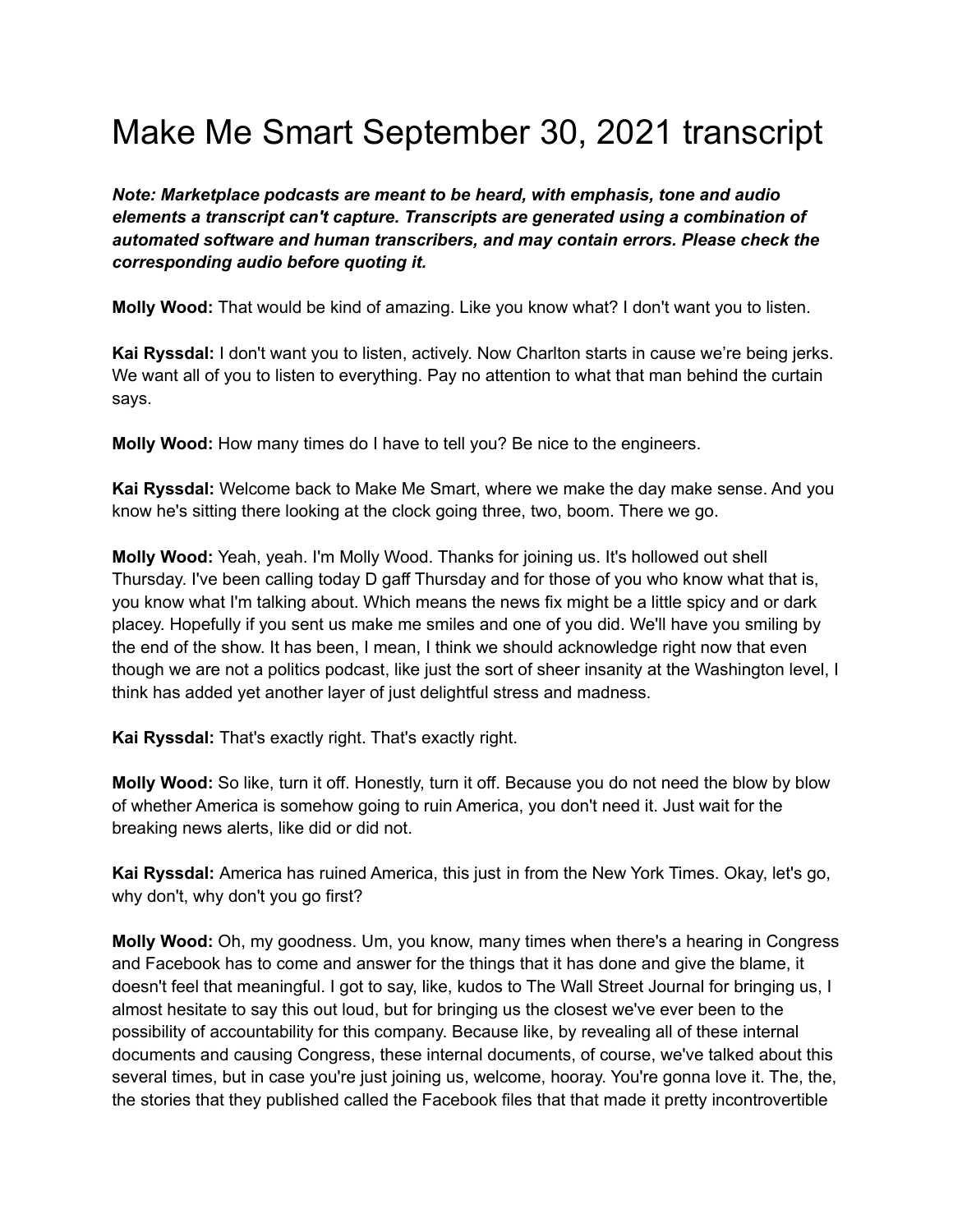that Facebook has been made aware more than once of the damages that it can cause ranging from, you know, sex trafficking to organized crime to damaging the self esteem of kids, and so on and so forth, resulted in hearings today that also sort of resulted in Facebook, kind of shockingly, like on purpose releasing and, and the Wall Street Journal publishing, releasing its own internal research, right. So they were like, okay, well, here are the annotated slides of the original research that we conducted. And they're, and they're very proud of this, like, we're doing the, this research because, yeah, we really want to know. And then they release it with these annotations, these notes on the side of every single slide that are basically like, no, I don't know how many of you have. That's what they say. That's what they saw. Like, I don't know how many of you have engineers in your lives, but I have a couple and one and two in particular tend to sort of respond to things with like, no. And those things might be like, I feel this way. No. And that's all, that's literally, it's really funny.

**Kai Ryssdal:** That is the role I play in those conversations that people have with me. People mostly hear the guy, my friends and my wife will be like, no.

**Molly Wood:** No, it helps if you turn it into a family joke. So tell your family they should just like, gang up on you on holidays. But that's all I could think about when I was reading this, right? It would be like, for example, you know, a third of teens generally say this is terrible, and we're having a really hard time and it makes us feel bad. And then the notes on the side are like, no, this actually doesn't say that. And even if it says that, it's only this many and then they only said that. I mean it's like I believe one somebody on Twitter described it as like, utterly divorced from reality. Because in every case, some note comes in work and school stress has the highest reach for teenagers, right, over half of them experience sleep issues, body image issues, sadness and financial stress. And then the notes will be like, no, these screening questions weren't about experiences on Instagram or related to Instagram specifically, but actually whether a person had these--so they commissioned research, and then they assigned a team, probably for Mark Zuckerberg's benefit, to go and just like contradict every single slide of the research, it's unbelievable. It's unbelievable. You got to go read it. And Congress, despite some whiffs today, was having none of it for the most part. A rare moment of nonpartisanship.

**Kai Ryssdal:** That's good that they're not having any of it right because for too long as you and I have talked about a gazillion times, it's been oh we're really sorry we'll do better and here we are, you know.

**Molly Wood:** And now they're not saying sorry anymore, that's their new strategy, which is great, because you know what, that's what they just get us a step closer to are you actually going to do anything about this? We shall see. Yeah.

**Kai Ryssdal:** Okay, you're gonna keep going to third one here. Are you want to, are you good?

**Molly Wood:** Um, yes. Well, I do. So I tweeted about this. So I think, I know, normally I don't tweet my business, but it was just one of those. It, I was upset and angry. So the the news, pag, first of all, is that there's a story at NBC News about how COVID is killing rural Americans at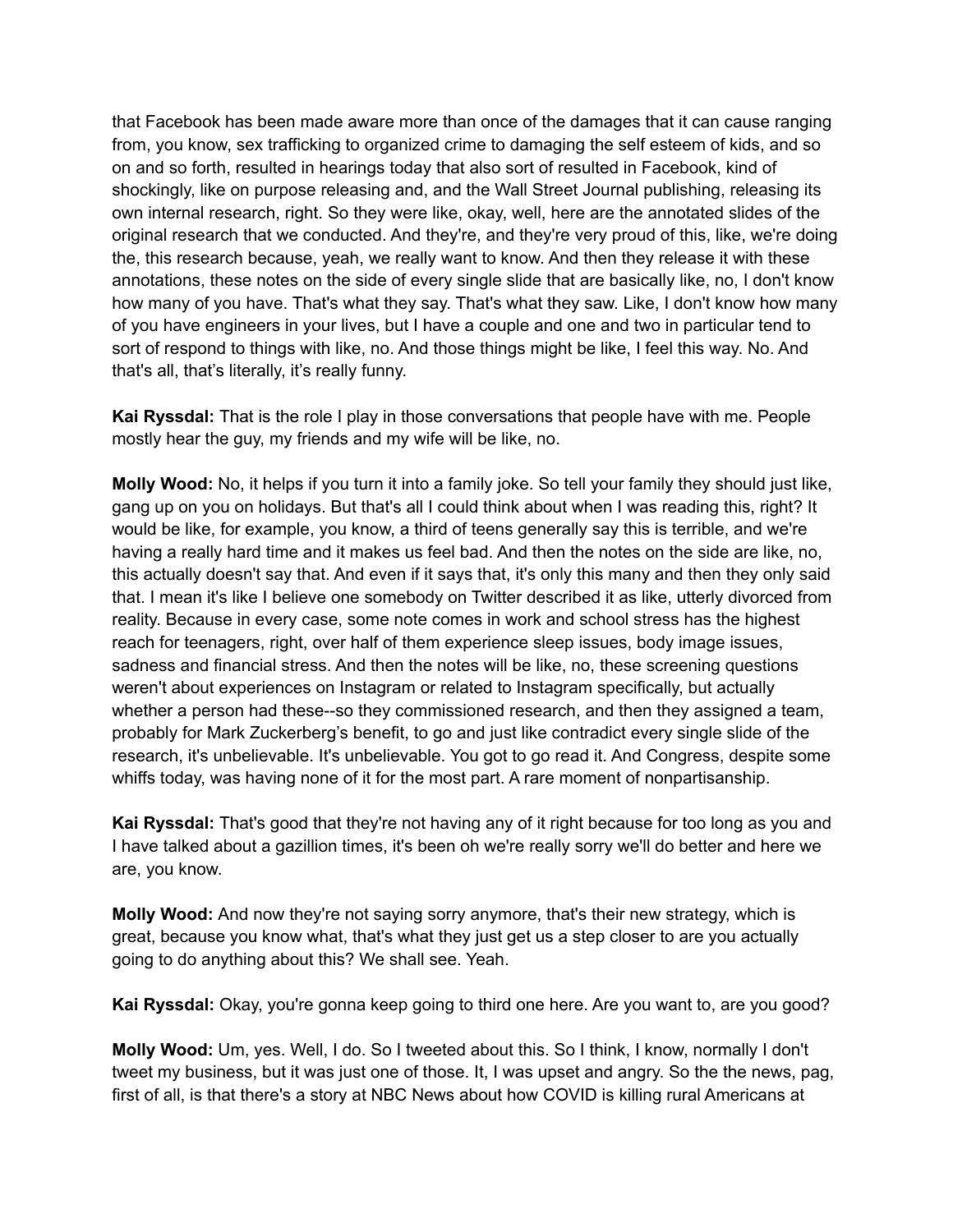twice the rate of people in urban areas. We like they're much like with Facebook, we shouldn't need any more data to tell us how stark this divide is. The Times I think, had a piece David Leonhardt, from the upshot calling it red COVID, which I think at this point is almost what it has to be called given these disparities, but they're also disparities in places where the, where there isn't robust health and education and diet to start with, and then you have low vaccination rates and all these things that are happening and it's, it's this quote from the story by this, head of the National Rural Health Association said like I almost want to cry, just saying it. We've turned many rural communities into kill boxes. And there's no movement towards addressing what we're seeing in many of these communities, either among the public or among governing officials. Which gets me to the thing I tweeted, which is that on Monday, my mother, who's fully vaccinated but elderly and immunocompromised, wa,s how to go to the ER with COVID pneumonia and super low blood, I mean, I can talk about it now because they think they might really start tomorrow after giving her every drug imaginable. She had monoclonal antibodies twice, she had the steroids like I call it the presidential package. Yesterday she was at the stage you know when Trump made the Secret Service drive them around in surburban. Yeah, that was kind of my mom yesterday. She was real hyped up on steroids, remdesivir, like all of it, all of it. And they just today took her off oxygen to see if she can breathe well enough on her and to go home today, tomorrow, the next day. I mean, she was like it was a real close call. And it was a real close call because she lives in an area that doesn't have herd immunity and a super low vaccination rates and she was in the hot, they it took them 15 hours to find her a hospital bed, that's another thing they talked about in this article that there's nowhere to send people and there's no, they, there ,they often can't transfer them to places with better care because those places are full. The hospital she's at has 80 COVID patients, four of them are vaccinated.

**Kai Ryssdal:** And of course you could not get on a plane even if you had been so inclined because you've got, you know work, and a child and all this, you can't get on a plane because you can't go in the hospital to see her, do I have that right?

**Molly Wood:** Can't go to the hospital to see her, yep. And neither could her husband who also has COVID. And also, so it's not like we could go stay there. He isn't, yeah, I mean it's just, it's, it's like the, it's the American story playing out almost two years into this pandemic. Almost like minute for minute, right, they can't find a bed, the ICUs are full, the like, thank God the drugs were actually available. Because if they hadn't been, I don't know. But we cannot continue to like sort of not, I don't know, be honest about this divide and what it's doing to people. And I don't, I don't know that like, shaman rage is, I've had a lot of rage and I've wanted to shame a lot of people, but I don't think that's how we get out. I really don't.

**Kai Ryssdal:** It doesn't work. We talked about that. It doesn't work.

**Molly Wood:** It's like we need radical love so that people feel safe to take care of themselves when they're being told not to for somebody else's benefit.

**Kai Ryssdal:** Yeah. Okay, deep breath we'll take a little turn. I'll do a little different news. Okay?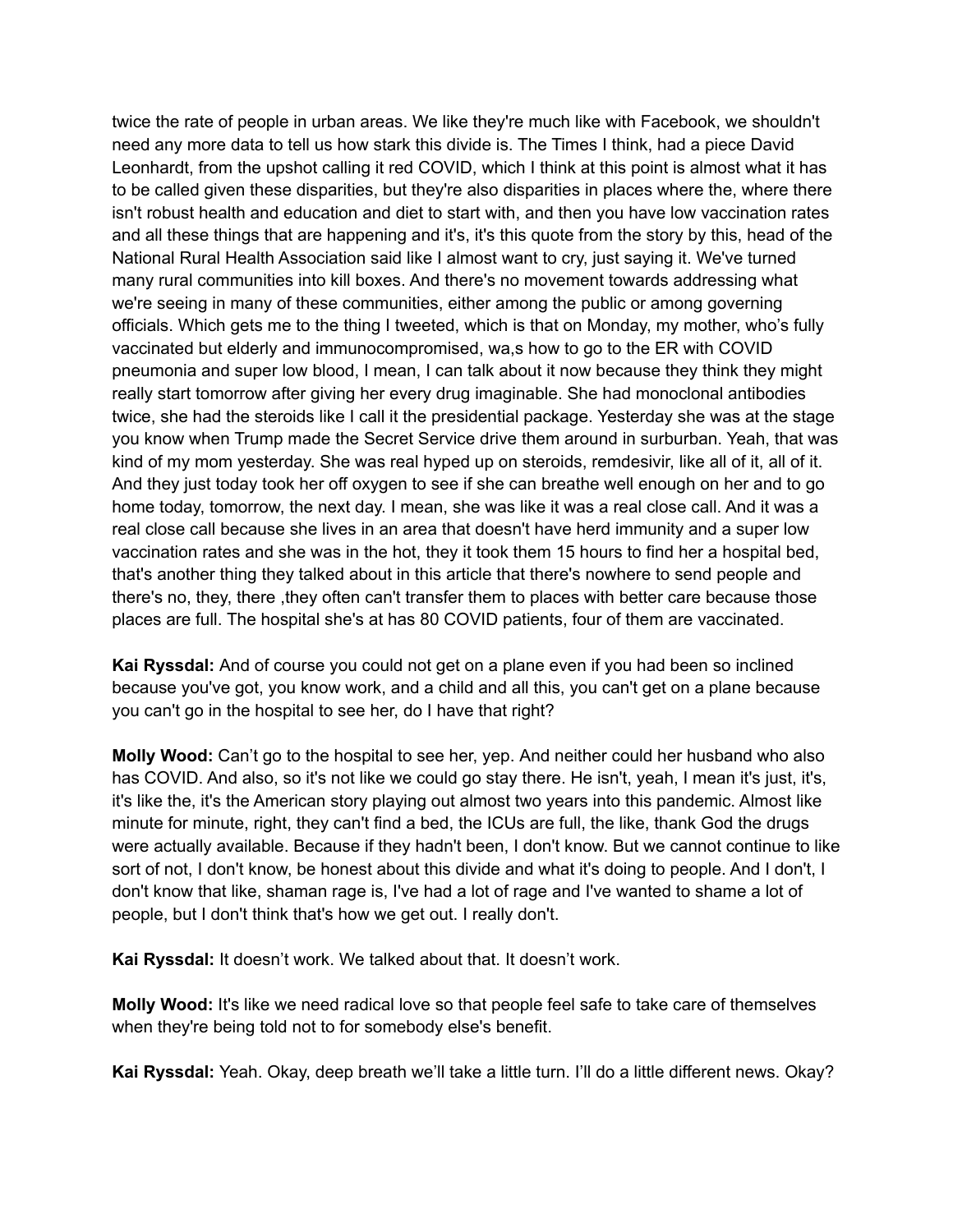## **Molly Wood:** I can't wait.

**Kai Ryssdal:** Here's one that actually I saw and I said, oh, I gotta put that in there because it's really gonna bug Molly in the kindest and most loving way, it's gonna bug you. So, so here's the URL starting tomorrow. And let's back up for a minute. Ms. Wood has had many, many, many news items, which are about the United States Postal Service, and Louis De Joy, the Trump appointee who's still somehow in charge of the US Postal Service. Yes, I know it's the Board of Governors, don't at me. Anyway, starting tomorrow, first class mail delivery, the standard for delivery will go from one to three days if you mail, for first class letters and periodicals, to one to five days. Okay, so we've known for a while that mail is slowing. But here's the deal. Here's the deal. The Postal Service says, no, that's actually a good thing. Because it's going to make things more predictable and reliable. Even if it's just a little more slow. That's, that's what I got. That's, that's lemonade out of lemons. Lemonade out of lemons. And I just, I put that in there.

**Molly Wood:** I mean, that guy is just winning. He's just continuing to sit there on his little mushroom.

**Kai Ryssdal:** And let's remember, he runs a company that's in direct competition with the United States Postal Service, which is the root cause of, of all the airtime he's gotten on this podcast. Okay, my second and more substantive one is this, we learned today, and I'm sorry to have to drag you back into the news. But it's kind of relevant, you know, in a much bigger picture kind of way. So Congress is going back and forth on three and a half trillion dollars. Joe Manchin thinks this, Kyrsten Sinema thinks this. Sorry, Kyrsten Cinema thinks this. A trillion and a half blah, blah, blah, whatever. Right? So this morning, Politico gets its hands on a, I can only call it a deal sheet that Joe Manchin sent to Chuck Schumer this summer about what Manchin will accept and the conditions for accepting it in some kind of infrastructure plan. And right at the top of the page, okay, top line \$1.5 trillion. We're going to start debate no earlier than October the first this year, which by the way, is tomorrow, and goes down to another list of preconditions. And then he says, Federal Reserve ends quantitative easing. Okay. So this is a member of congress putting as a condition for his vote, the Federal Reserve ending its big bond buying program. Okay, yeah. Now, a couple of things that I have to say about that. Number one, by statute, the Federal Reserve is an independent agency. Number two, so Manchin wants interest rates to go up. Okay, that's what's gonna happen when the Fed stops by all those bonds. Okay, fine. But number three, let's flip this around. And let's say that somebody wanted the Federal Communications Commission to reinstate Ajit Pi's policy on net neutrality. That's fundamentally what's happening here. Right, is that the Congress is saying, hey, you independent agency charged with rigorous regulatory oversight of XYZ part of this economy, do what I want or I'm not going to vote for this big other thing that affects the entire economy. And that to me, that's quite something, that is quite freakin something.

**Molly Wood:** And it's one person out of 535. Right?

**Kai Ryssdal:** I just, I find that kind of gobsmacking.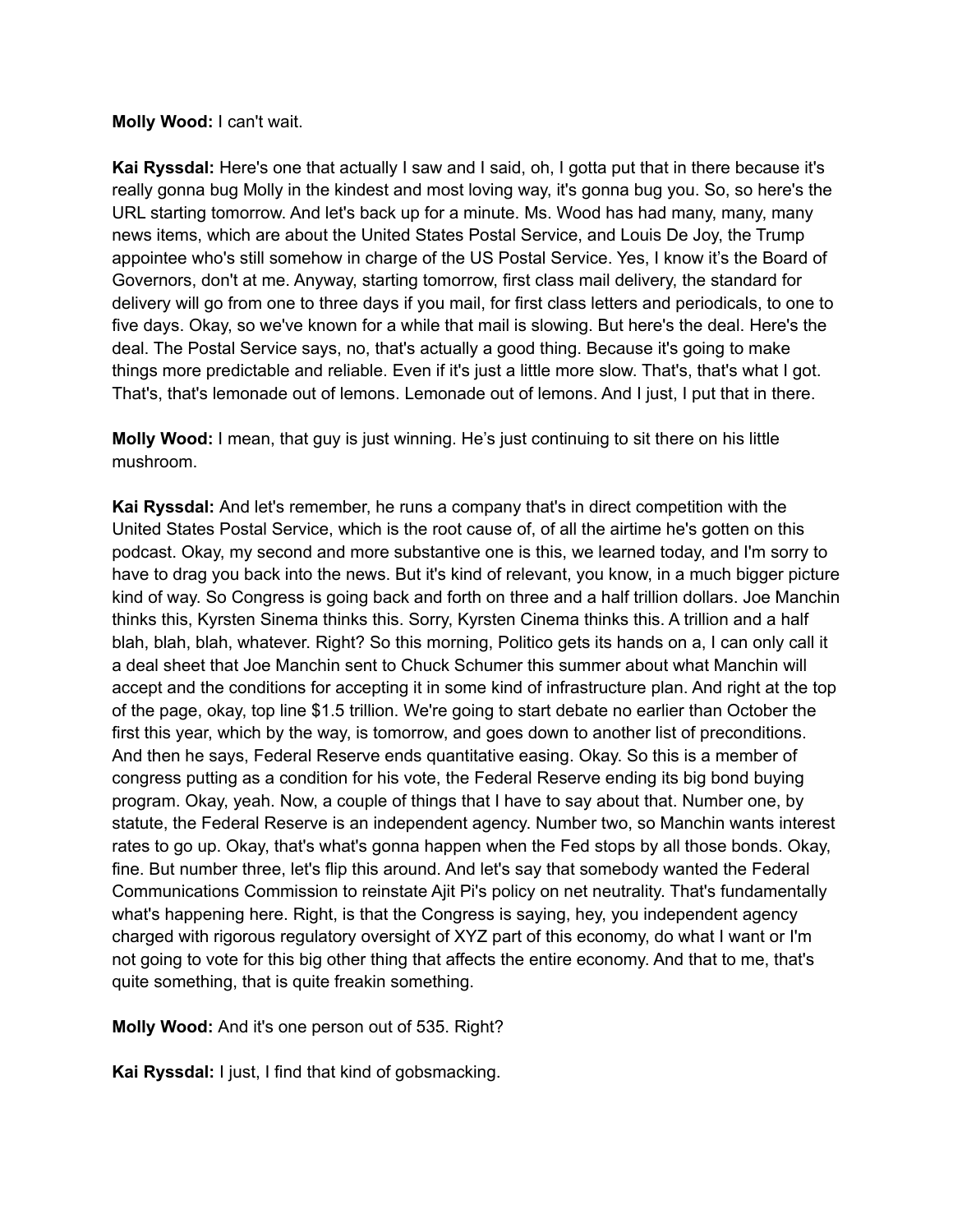**Molly Wood:** Who, by the way, I think received, is still, there was like, now people are starting to say, hey, I noticed that you are still getting all this money from this energy company that you founded, getting dividends from that. And they're just saying there's a lot of climate stuff in there. And there's a lot of fossil fuel money floating around. Yeah, it's I you know, I follow Justin Amash on Twitter. He is a former member of Congress. Yeah, a libertarian. And he has been a really outspoken and very interesting critic of the way that Congress works, for example, the fact that a bill like this, and it's actually super interesting reading and maybe it's up early, I don't really know, but when he talks about is how representative government is not in fact at all, and not just because of like corruption or that you, know, or big, you know, lobbying and all the money that flows into politician coffers. But because leadership of each party goes into a room, crafts a bill, brings it out and and a lot of times the rank and file certainly in the house where there are tons of them, but also in the Senate. They don't, they don't see it. They don't know what's in it. They don't, they, and they don't have floor debates where everybody can like, introduce amendments and go back and forth and you know, a process would occur and you might come out with a bill that in fact represents what the entire, you know, congressional body might want to happen. And he was pointing out on Twitter that that's exactly the reason that this particular bill right now can be held up even when the Democrats have a slim majority by two people. Because if you just brought it to the floor, the way the Congress was supposed to work and said, okay, fight it out, right. Thunderdome. That then you would sort of be forced to get to something more representative as opposed to like, right, I want interest rates to go up? Why? Because I'm invested.

**Kai Ryssdal:** Like, what is that? Because I said so. Yeah.

**Molly Wood:** Yeah. So it's easy to blame the people, the individuals, but it's also the system.

**Kai Ryssdal:** Just for sure.

**Molly Wood:** For sure, yeah. Totally agree. Totally agree, bonkers.

**Kai Ryssdal:** Yeah. All right. All right.

**Molly Wood:** Let's do the world's quick.

**Kai Ryssdal:** You got to do, you got to

**Molly Wood:** I do. This one thing made me laugh. Just literally going to read it. Thank you to Brian Richardson at Silicon Chef on Twitter. Who sent me a screenshot of trending in the United States from earlier today. And I'm just gonna read this because this is the timeline that we're in right now. Lindsay Lohan partners with canine cartel to auction off an NFT of her furry themed avatar, also known as a firstsona. I don't know. I have no comment on that at all except--

**Kai Ryssdal:** My persona.